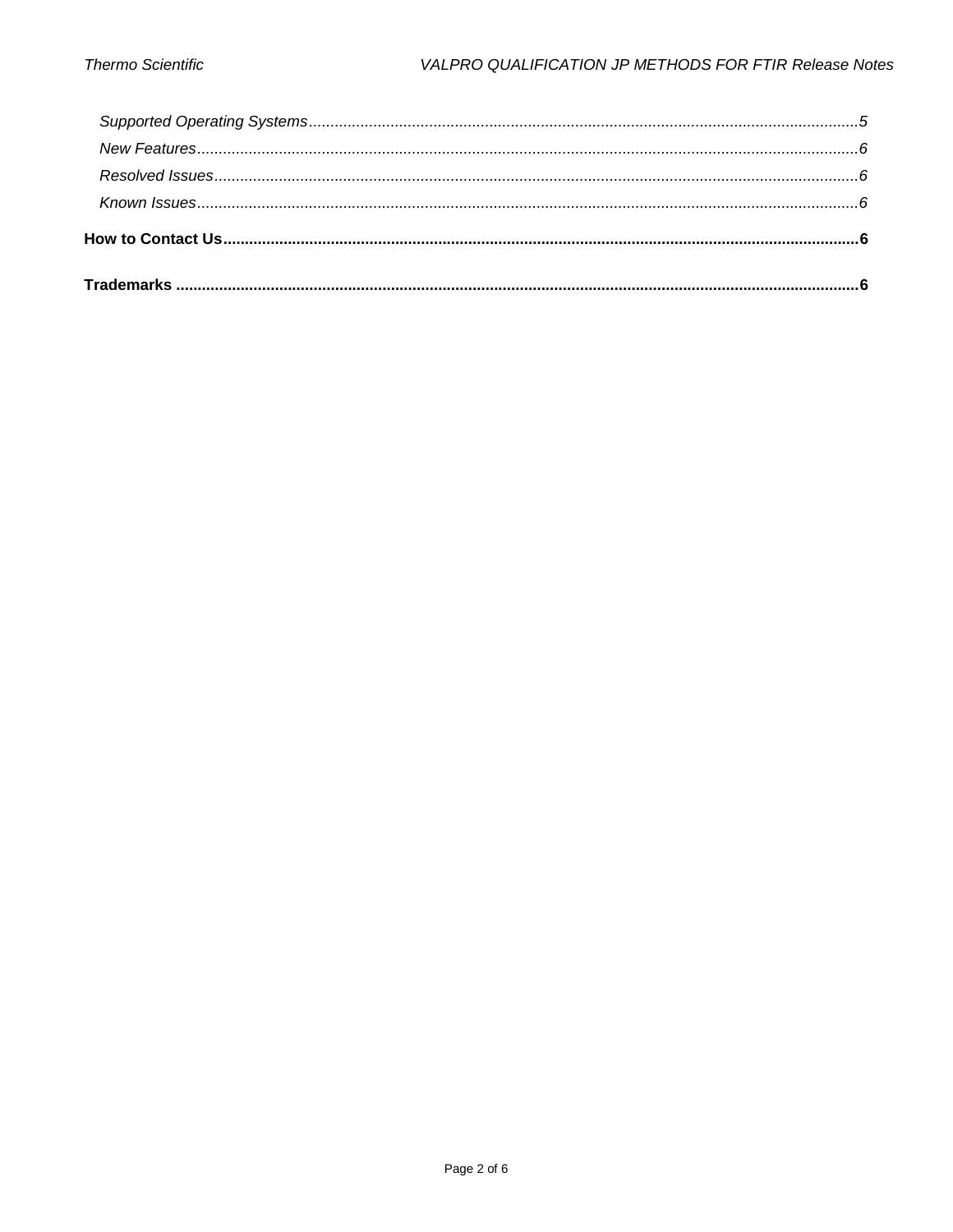## <span id="page-2-0"></span>**About This Document**

This document contains a revision history of VALPRO QUALIFICATION JP METHODS FOR FTIR, including new features that may not be included in the User's Guide, resolved issues and known issues.

## <span id="page-2-1"></span>**VALPRO QUALIFICATION JP METHODS FOR FTIR v1.4**

#### <span id="page-2-2"></span>*Release Date: June-2019*

#### <span id="page-2-3"></span>*Supported Operating Systems*

*Windows 7 32-Bit Windows 7 64-bit Windows 10 64-bit*

## <span id="page-2-4"></span>*New Features*

#### **Version Updated To 1.4**

The product version has been updated to 1.4.

## <span id="page-2-6"></span><span id="page-2-5"></span>*Resolved Issues*

## **Qualification Test Limits Corrected**

The following qualification tests have been modified to correct the limit values for Optical resolution (1589-1583) and Wavenumber Accuracy (3060.0, 2849.5, 1942.9).

"Nicolet iN5 Microscope DTGS Detector KBr REF - JP" "Nicolet iN5 Microscope DTGS Detector KBr TRN - JP" "Nicolet iN5 Microscope MCTA Detector KBr REF - JP" "Nicolet iN5 Microscope MCTA Detector KBr TRN - JP" "Nicolet iN10 Microscope - JP" "Nicolet 380 system KBr - JP" "Nicolet 380 system XTKBr - JP" "Nicolet iS5 system KBr - JP" "Nicolet iS5 system ZnSe - JP" "Nicolet iS10 system KBr - JP" "Nicolet iS10 system XTKBr - JP" "Nicolet iS20 system KBr - JP" "Nicolet iS20 system XTKBr - JP" "Nicolet iS50 system with AEM DTGS KBr - JP" "Nicolet iS50 system with AEM DTGS XTKBr - JP" "Nicolet iS50 system with DTGS in built-in position KBr - JP" "Nicolet iS50 system with DTGS in built-in position XTKBr - JP" "Nicolet iZ10 system KBr - JP" "Nicolet iZ10 system XTKBr - JP" "Nicolet x700 system KBr - JP" "Nicolet x700 system XTKBr - JP"

#### <span id="page-2-7"></span>*Known Issues*

*None*

#### <span id="page-2-8"></span>**VALPRO QUALIFICATION JP METHODS FOR FTIR v1.3**

#### <span id="page-2-9"></span>*Release Date: March-2019*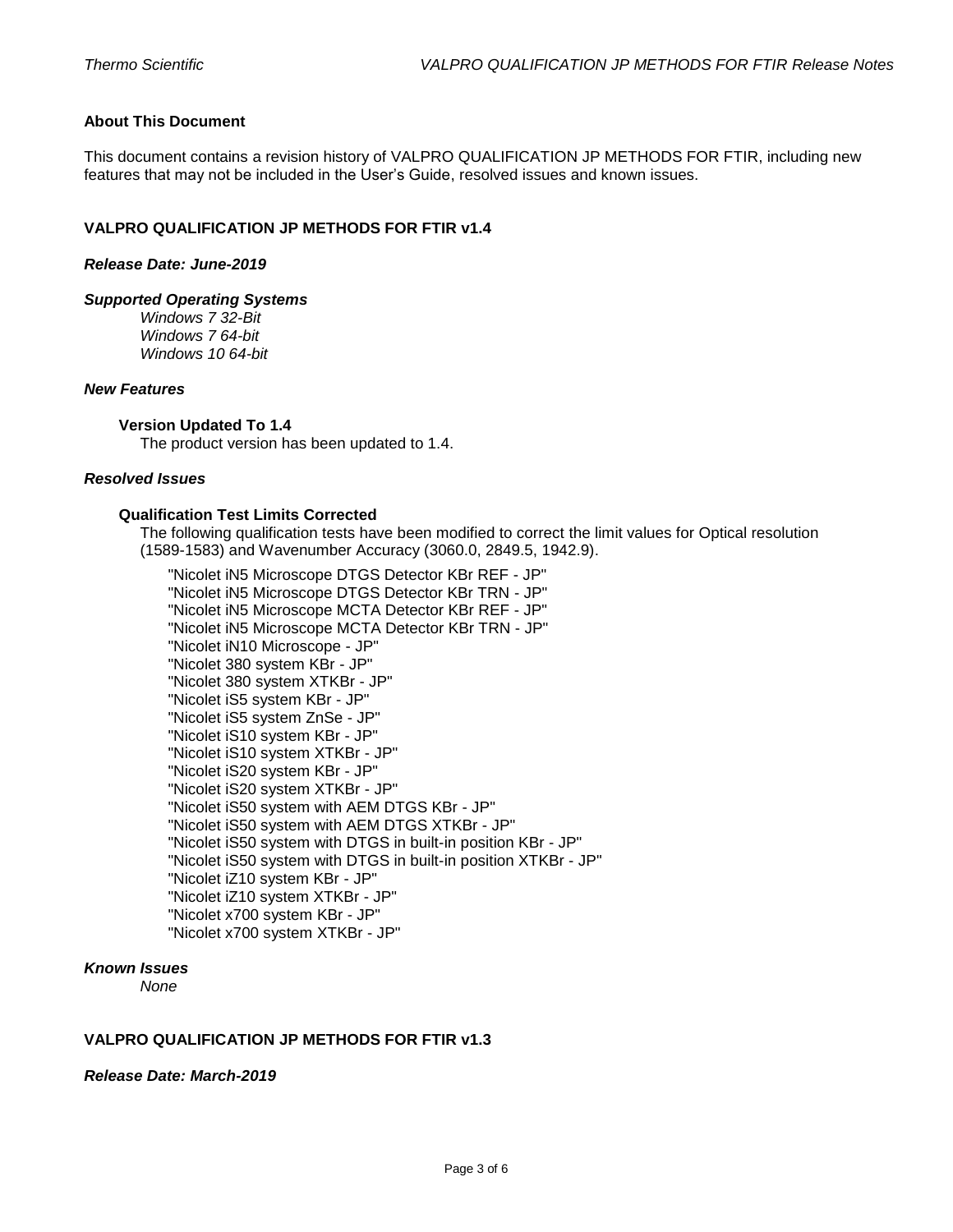## <span id="page-3-0"></span>*Supported Operating Systems*

*Windows 7 32-Bit Windows 7 64-bit Windows 10 64-bit*

## <span id="page-3-1"></span>*New Features*

## **Version Updated To 1.3**

The product version has been updated to 1.3.

## <span id="page-3-2"></span>**New Qualification Tests Added**

The following new qualification tests have been added to support Nicolet iS™50 and 380™ series spectrometers:

"Nicolet iS50 system with DTGS in built-in position KBr - JP" "Nicolet iS50 system with AEM DTGS KBr - JP" "Nicolet 380 system KBr - JP" "Nicolet iS50 system with DTGS in built-in position XTKBr - JP" "Nicolet iS50 system with AEM DTGS XTKBr - JP" "Nicolet 380 system XTKBr - JP"

## <span id="page-3-3"></span>*Resolved Issues*

*None*

## <span id="page-3-4"></span>*Known Issues*

*None*

## <span id="page-3-5"></span>**VALPRO QUALIFICATION JP METHODS FOR FTIR v1.2**

#### <span id="page-3-6"></span>*Release Date: Feb-2019*

#### <span id="page-3-7"></span>*Supported Operating Systems*

*Windows 7 32-Bit Windows 7 64-bit Windows 10 64-bit*

## <span id="page-3-8"></span>*New Features*

#### **Version Updated To 1.2**

The product version has been updated to 1.2.

## <span id="page-3-9"></span>**New Qualification Tests Added**

The following new qualification tests have been added to support Nicolet iS™5, x700 series the iN™10 spectrometers:

"Nicolet iS5 system KBr - JP" "Nicolet iS5 system ZnSe - JP" "Nicolet x700 system KBr - JP" "Nicolet x700 system XTKBr - JP" "Nicolet iN10 Microscope - JP"

## <span id="page-3-10"></span>*Resolved Issues*

*None*

<span id="page-3-11"></span>*Known Issues None*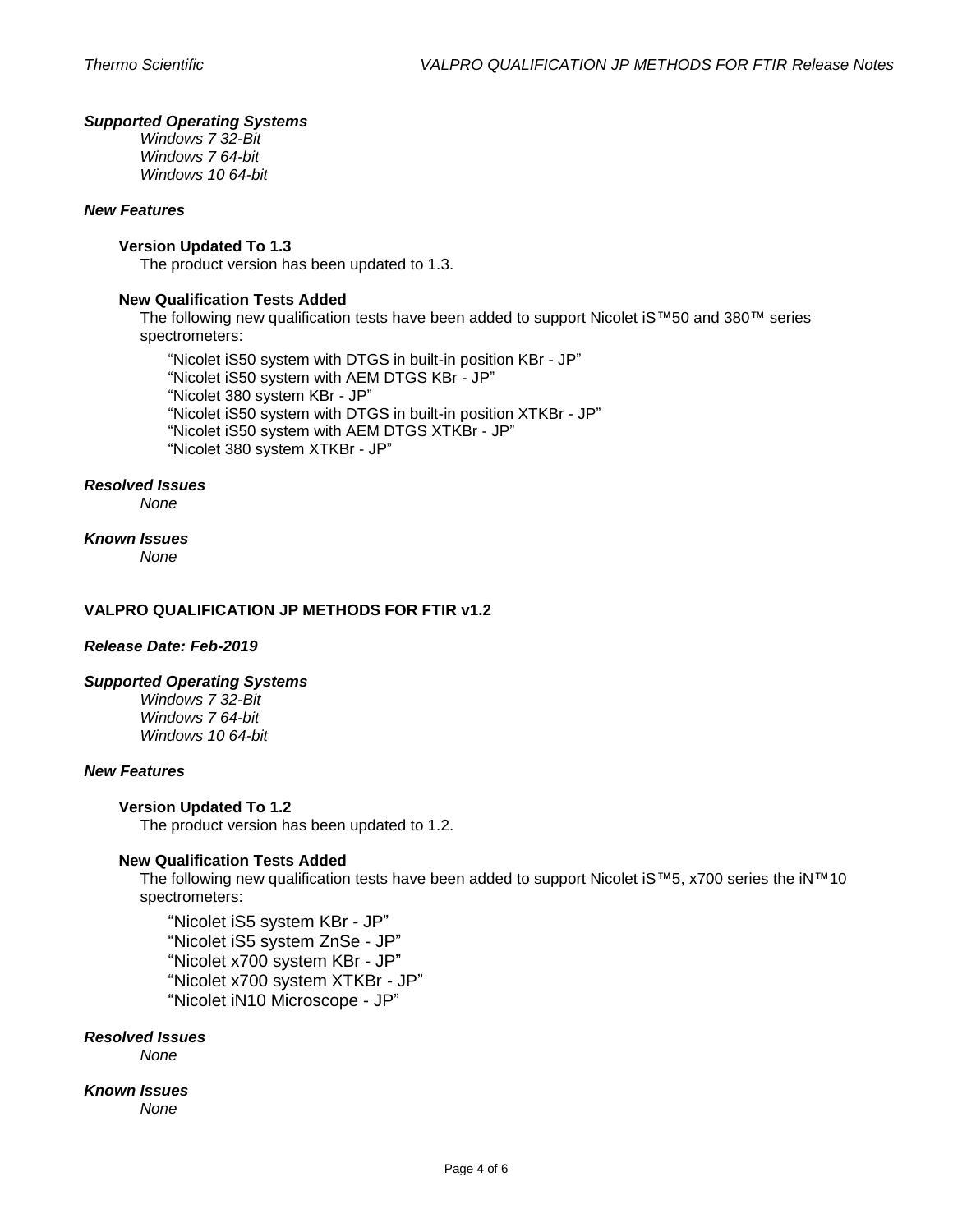## <span id="page-4-0"></span>**VALPRO QUALIFICATION JP METHODS FOR FTIR v1.1**

#### <span id="page-4-1"></span>*Release Date: Nov-2018*

#### <span id="page-4-2"></span>*Supported Operating Systems*

*Windows 7 32-Bit Windows 7 64-bit Windows 10 64-bit*

## <span id="page-4-3"></span>*New Features*

#### **Version Updated To 1.1**

The product version has been updated to 1.1.

#### <span id="page-4-4"></span>**New Qualification Tests Added**

The following new qualification tests have been added to support Nicolet iN™5, iS™20 spectrometers and the iZ™10 module:

"Nicolet iN5 Microscope DTGS Detector KBr REF - JP" "Nicolet iN5 Microscope DTGS Detector KBr TRN - JP" "Nicolet iN5 Microscope MCTA Detector KBr REF - JP" "Nicolet iN5 Microscope MCTA Detector KBr TRN - JP" "Nicolet iS20 system KBr - JP" "Nicolet iS20 system XTKBr - JP" "Nicolet iZ10 system KBr - JP" "Nicolet iZ10 system XTKBr - JP"

## <span id="page-4-5"></span>*Resolved Issues*

#### **Nicolet iS10 Qualification Tests Updated**

The following 2 iS10 qualification tests have been updated to correct an internal typographical error. This change does not affect the behavior or results produced by these methods.

"Nicolet iS10 system KBr - JP" "Nicolet iS10 system XTKBr - JP"

## **Nicolet iS10 Qualification Tests Forced Sample Location**

The following 2 iS10 qualification tests have been updated to enforce using the main sample compartment.

"Nicolet iS10 system KBr - JP" "Nicolet iS10 system XTKBr - JP"

## <span id="page-4-6"></span>*Known Issues*

*None*

## <span id="page-4-7"></span>**VALPRO QUALIFICATION JP METHODS FOR FTIR v1.0**

## <span id="page-4-8"></span>**Release Date: June-2018**

#### <span id="page-4-9"></span>**Supported Operating Systems**

Windows 7 32-Bit Windows 7 64-bit Windows 8.1 64-bit Windows 10 64-bit